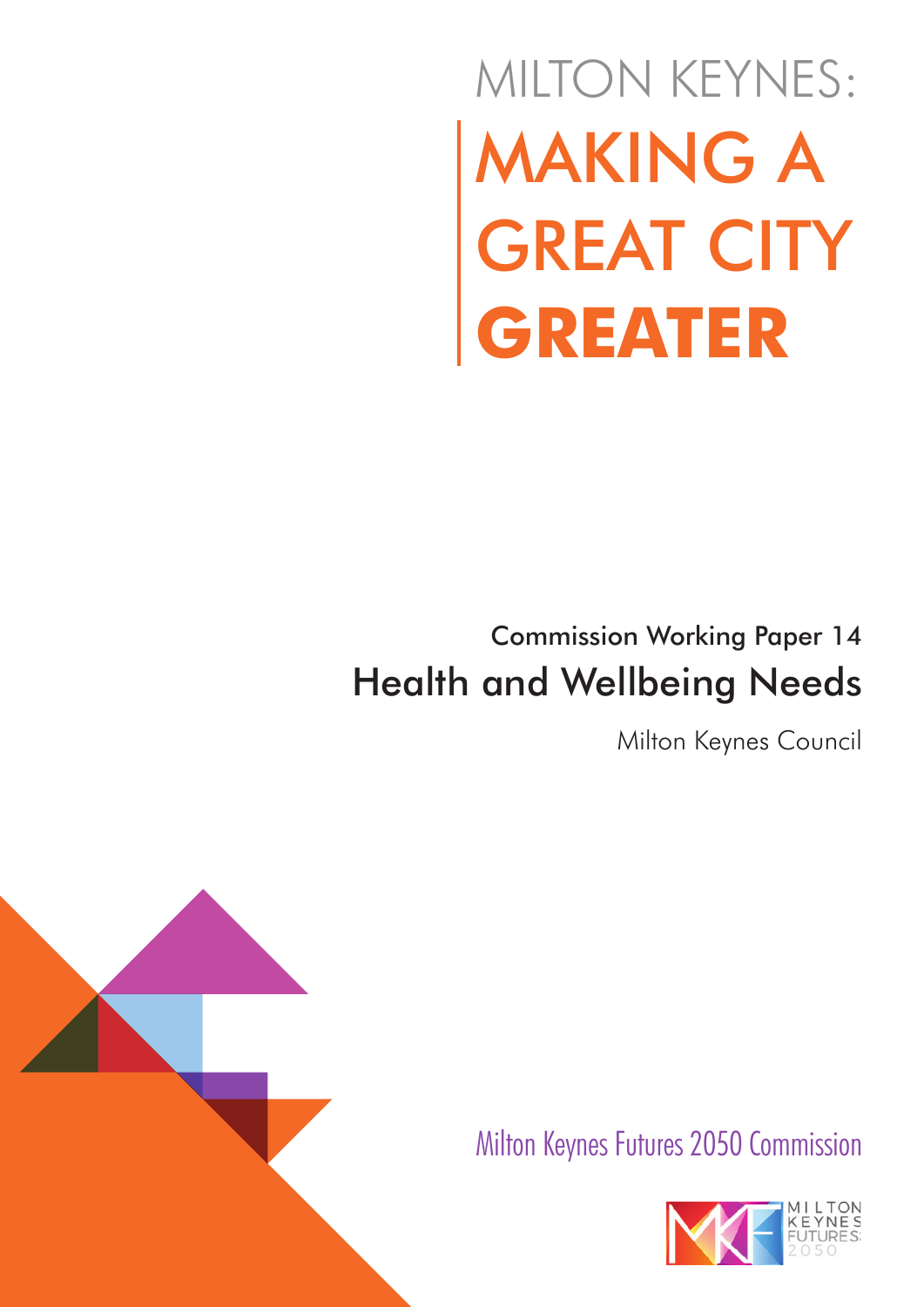### THE HEALTH AND WELLBEING NEEDS COMMISSION WORKING PAPER 14:

#### M K F U T U R E S 2050

1. This Commission Working Paper looks at

the Health and Wellbeing issues and choices facing Milton Keynes as a city. Health and Wellbeing are central components in an individual's quality of life, and when exploring what makes a city great living healthier lives are an essential component in improving residents' lives, from birth through to death. The paper draws on National trends and Local Papers, such as the work of the Milton Keynes Health and Wellbeing board, Joint Strategic Needs Assessment 2014/15 and Public Health Annual Report 2011.

- 2. This Working Paper comprises three sections:
	- Trends shaping Health and Wellbeing to 2050
	- The current health challenges in England & policy
	- The current health challenges facing Milton Keynes in terms of health and wellbeing
- 3. The final section sets out areas which Commissioners may wish to consider when building scenarios for the future of Milton Keynes.

#### TRENDS SHAPING HEALTH AND WELLBEING OVER THE LONG-TERM (2050)

- 4. There is a complexity to the future of Health and Long-term care, which can be described in terms of the historical key drivers: size of the population, growth in national wealth, increases in the costs of providing care and developments in medical technology.
- 4.1 It is important to recognise Health and Wellbeing as different, but related concepts, with an individual's Health being just one key aspect of ten making up their wellbeing. The relationship between Health and Wellbeing is not clear cut, both are important to each other, with healthier lifestyles associated with higher levels of wellbeing. Economic growth requires a skilled population, who are both healthy in body and mind and enjoy a good level of wellbeing<sup>1</sup>.
- 4.2 The Department of Health describes wellbeing as comprising of "an individual's experience of their life and a comparison of life circumstances with social norms and values.<sup>2</sup>" Wellbeing matters to Health Care policy as an increase in wellbeing can reduce the burden on the Healthcare system and improve health care outcomes<sup>3</sup>. The Department of Health is therefore seeking to embed wellbeing into its policies, in line with wellbeing increasingly being measured and compared to deliver a judgement of places.
- 5 Drivers of Change in Health and Wellbeing

-

5.1 Caution must be used in applying trends to the study of health and wellbeing; as Imison (2012) notes "It is very tempting to use a past trend as a basis for future

 $^1$  The Workplace Wellbeing charter, http://www.wellbeingcharter.org.uk/Why-do-it.php

<sup>2</sup> https://www.gov.uk/government/uploads/system/uploads/attachment\_data/file/225525/DH\_wellbeing\_health.PDF

<sup>3</sup> https://www.gov.uk/government/uploads/system/uploads/attachment\_data/file/277566/Narrative\_\_January\_2014\_.pdf (p19)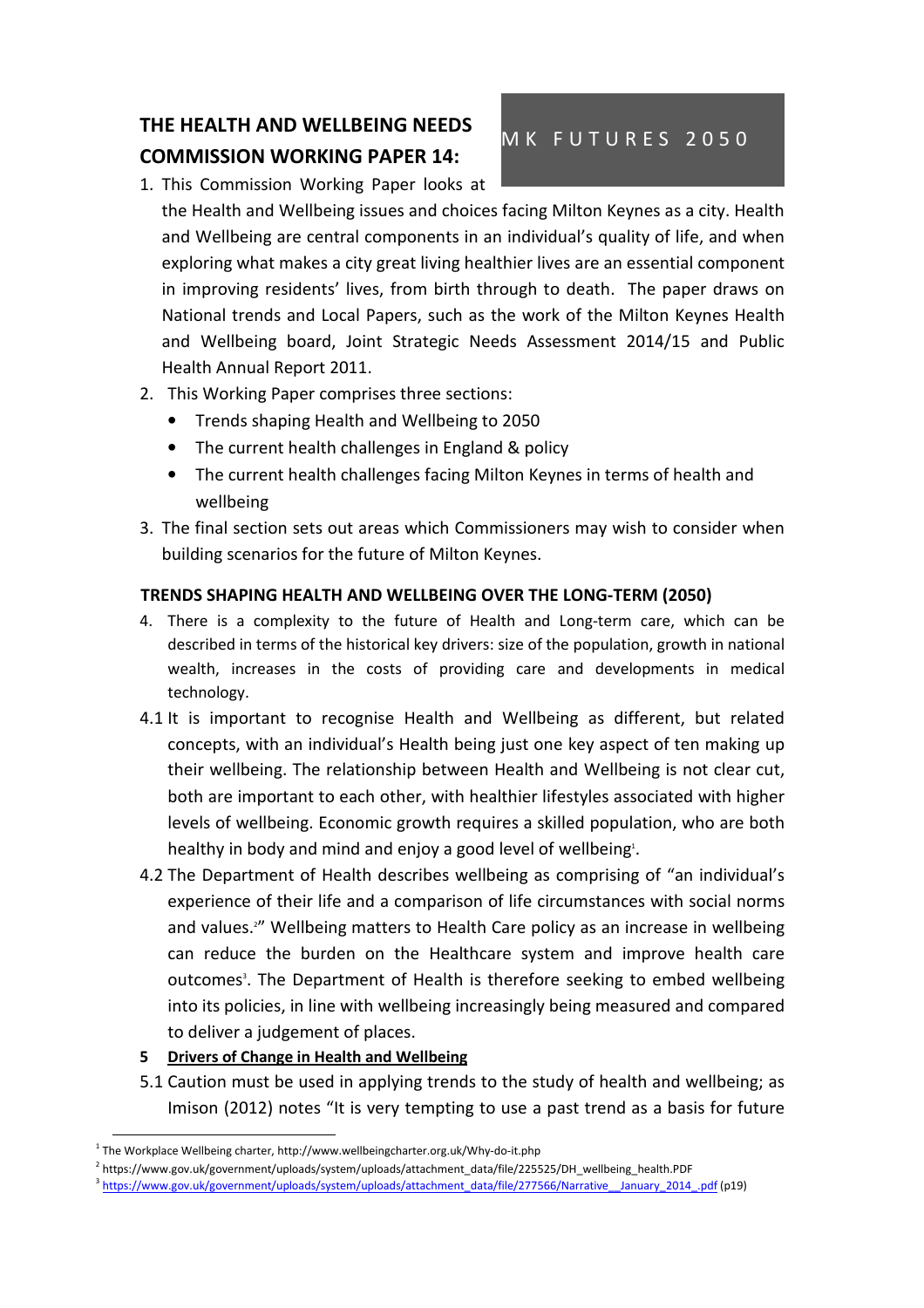predictions. Trends are only patterns of change to date; they give no certainty about the future." Furthermore, trends could be misinterpreted or greatly altered through the development of medical advances, patterns of disease and changes in population behaviour<sup>4</sup>.

- 5.2 Using current information, the drivers of change in Health and Wellbeing needs are likely to be:
- 5.2.1 Demographic changes resulting largely from expected increases in life expectancy, and healthy life expectancy at birth. Advancing age is associated with frailty, adverse outcomes and reductions in physical capacity<sup>5</sup> (NHS England) and increasing longevity is expected to produce a significant strain on Health and Social Care services.
- 5.2.2 Place, Housing & Inequality- Geography is a central character in the story of inequalities in health and wellbeing, barriers to Housing and Services and Living Environment are two of the seven domains measured in the Index of Multiple Deprivation. The local quality of housing conditions has a significant impact on a person's health, with poor quality housing contributing to many preventable diseases including respiratory, cardiovascular, cancer and poor mental health<sup>6</sup>. Homelessness also has a marked effect on health. Inequality is also a major factor in determining both wellbeing and health of a population. In terms of wellbeing, place has an important role to play in shaping an individual's wellbeing, with where we live, what we do and natural environment making up three of the ten wellbeing aspects measured by the ONS<sup>7</sup>.
- 5.2.3 Lifestyle changes Wellbeing is associated with healthy behaviours in adults, such as healthier diets, engaging in physical activity and likelihood of smoking<sup>8</sup>. Changes in personal goal setting, health responsibility, exercise, nutrition, interpersonal support, and stress management make up to 50% of the variance in health inequality, factors which extend beyond the boundaries of health and social care.
- 5.2.4 National policy affecting the nature of health and social care services & their design – Transformative changes to health and social care practices thus far have been cost centred rather than care focussed and have not produced variations in quality of care, capacity or productivity. Reablement has developed as part of the attempt to bring about a shift to communitybased care and avoid unnecessary and/or lengthy hospital admissions. The development of the pooled Better Care Fund has seen a move towards Health and Social care services integrating better going forwards. In other

<sup>&</sup>lt;sup>4</sup> The Kings Fund, Future Trends- Demography, http://www.kingsfund.org.uk/time-to-think-differently/trends/demography, 2016

<sup>5</sup> https://www.england.nhs.uk/2015/02/catherine-thompson/

<sup>6</sup> Health Inequalities in Milton Keynes, p52

<sup>&</sup>lt;sup>7</sup> http://www.neighbourhood.statistics.gov.uk/HTMLDocs/dvc146/wrapper.html

<sup>&</sup>lt;sup>8</sup> https://www.gov.uk/government/uploads/system/uploads/attachment\_data/file/277566/Narrative\_\_January\_2014\_.pdf, p11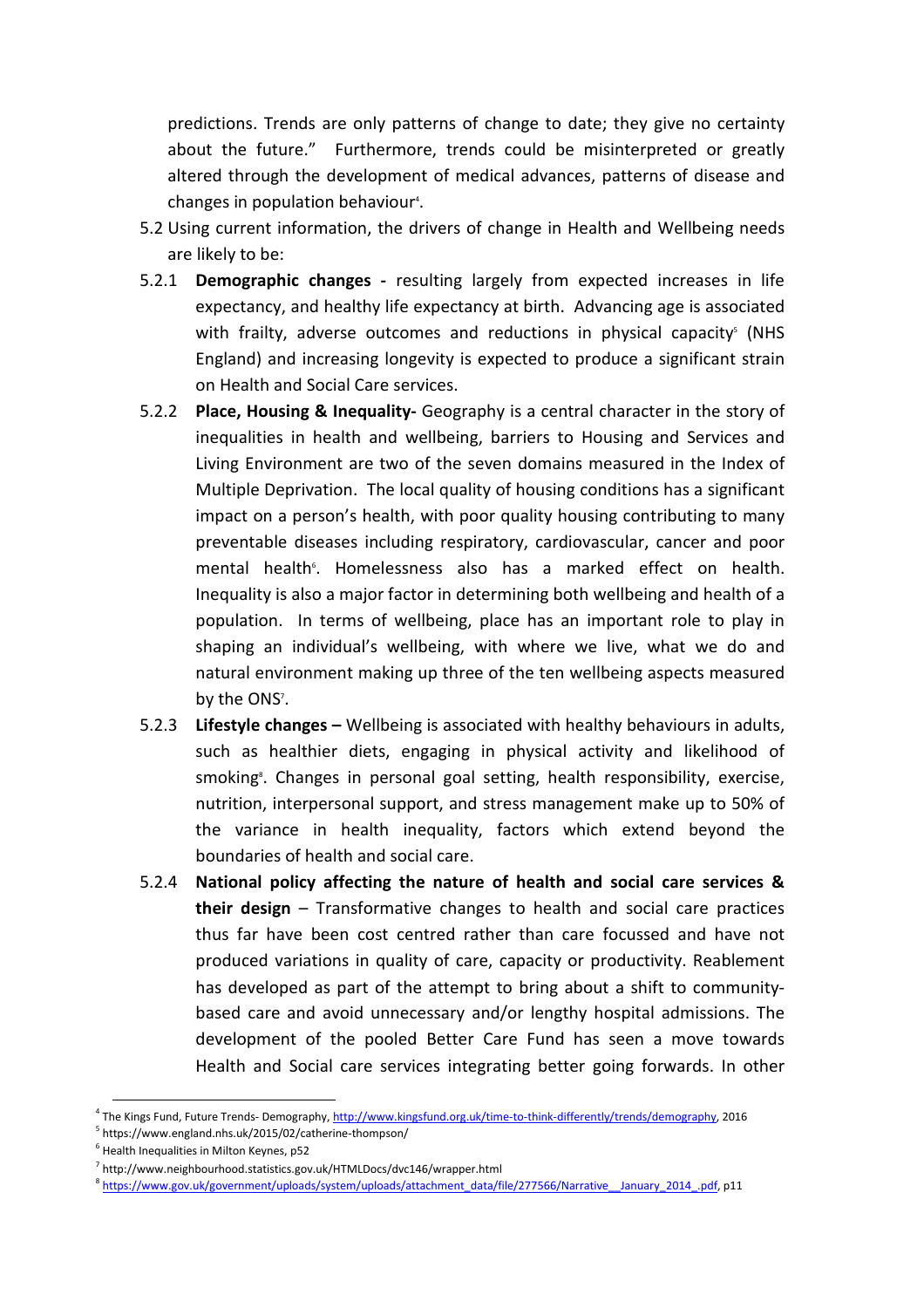countries like the US, Canada and New Zealand, policy has seen larger scale primary care provisions linked together to provide increased scale, scope and capacity for services to meet the populations health and wellbeing needs<sup>9</sup>.

- 5.2.5 Smart technology and big data have enormous potential in ensuring that health services and social care can provide an integrated and intuitive response to health issues. However, the human contact element of health and social care practices is likely to continue with the need for substantial infrastructure.
- 5.2.6 Profile of Mental Health, Wellbeing and disability services Public attitudes towards mental health has improved, and the Mental Health Taskforce set out its ten year journey for this transformation, which looks set to continue into the future. The Health and Social care system is looking to redesign to reflect people's needs<sup>10</sup>, with care shifting more towards keeping people in their homes. Investments in services preventing illness and keeping people healthy have been outlined by the NHS Confederation and in the NHS Five Year Forward view (2014) as targets for the future of the NHS $^{11}$ . 1 in 4 people at any one time experience mental illness $12$ . The most common form of mental illness is a combination of anxiety and depression (9%), followed by general anxiety (4.4%) and depression without the symptoms of anxiety  $(2.3\%)^{13}$ .
- 5.2.7 Increasing projected costs for the UK show a wide range of possible spending futures, reflecting uncertainties about the long-term future and alternative approaches and assumptions made. The UK Office for Budget Responsibility's latest health and long-term care projections suggest health care spending could range from 7.8 per cent to 16.6 per cent of GDP in 2061, compared with 6.8 per cent in 2016/17, taking spending per head of population from £1,745 to £9,914. Spending on long-term care in 2061 could range from 1.5 per cent to 2.5 per cent of GDP compared with 1.1 per cent in 2016, increasing per capita spending by more than fivefold from £276 to £1,491 on the higher projection. As spending rises, diminishing returns are likely to set in, where the additional cost will exceed either the additional health benefit, or the benefits to be had from spending on non-health and social care services. All this implies that there are important political and social choices to be made about how much to spend, what it should be spent on and how this spending should be funded.

<sup>&</sup>lt;sup>9</sup> https://www.modalitypartnership.nhs.uk/sites/default/files/securing\_the\_future\_of\_general\_practice\_summary.pdf (P2)

<sup>10</sup>http://www.nhsconfed.org/~/media/Confederation/Files/public%20access/Challenges%20facing%20the%20NHS%20guide%20for%20 MPs%20and%20peers%2018%20May.pdf

<sup>11</sup>http://www.nhsconfed.org/~/media/Confederation/Files/public%20access/Challenges%20facing%20the%20NHS%20guide%20for%20 MPs%20and%20peers%2018%20May.pdf

 $12$  Office for National Statistics, Adult Psychiatric Morbidity in England, 2007, http://www.hscic.gov.uk/pubs/psychiatricmorbidity07  $^{\rm 13}$  IBID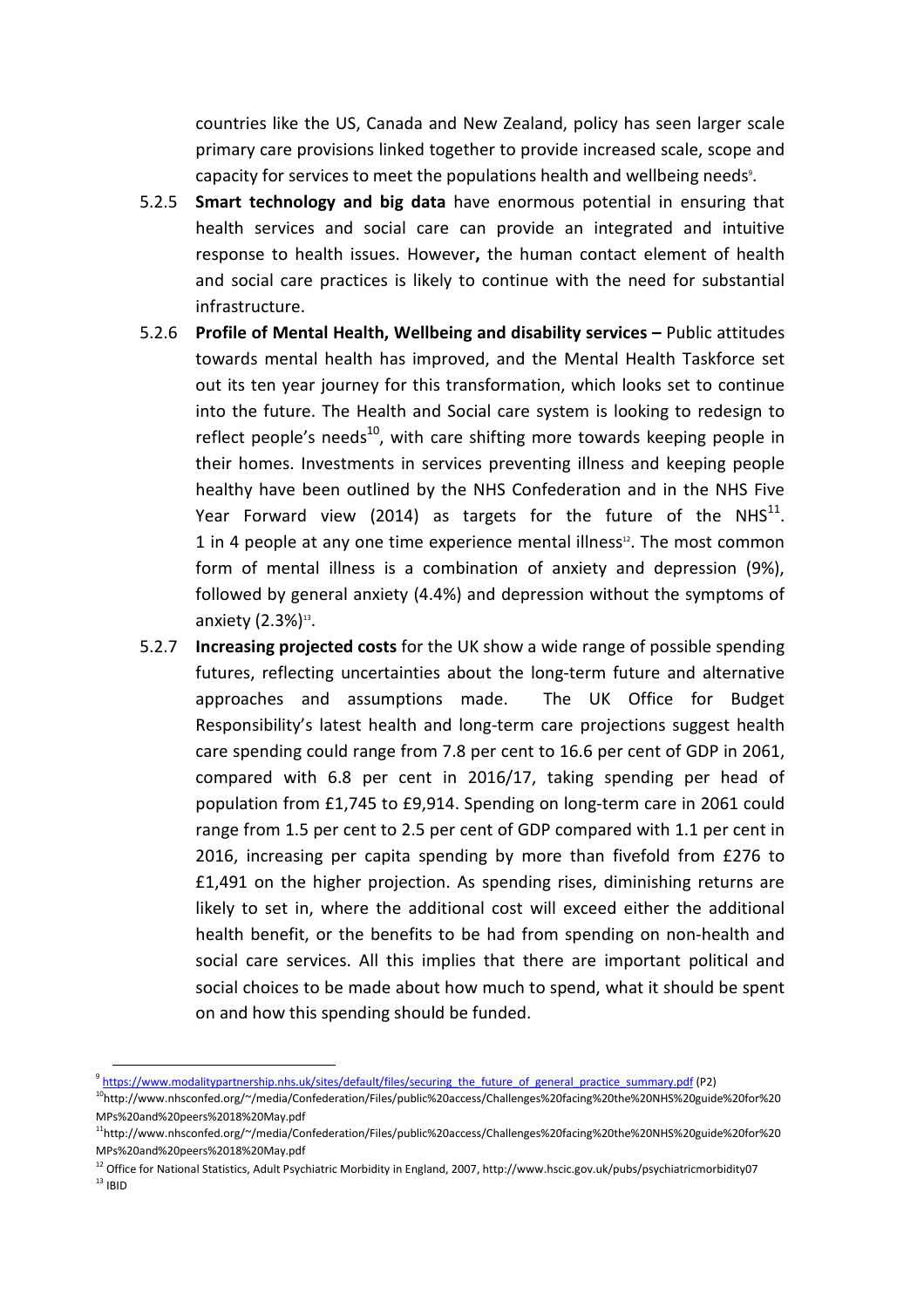#### THE HEALTH CHALLENGE FACING ENGLAND & POLICY

- 6.3 If the trends of the last fifty years continue, the UK could be spending "one-fifth of its entire wealth" on the public provision of health and social care (Appleby 2013:1). This has important implications for the UK as well as Milton Keynes.
- 6.4 The sustainability of rising health and social care spending trends remains the biggest risk factor for public policy. NHS Confederation statistics show a gap between rising demand for care and the funding available to be at least £30 billion by 2020<sup>14</sup>, with unprecedented efficiency savings of £22 billion needed from the NHS. Rising demand is also expected on Social care budgets, at a time when state spending on Adult Social Care has been falling in real terms<sup>15</sup>.
- 6.5 In December 2015, the NHS outlined the need for every health and social care system in England to produce multiyear NHS Sustainability and Transformation plans, a new approach to delivering care that meets the local populations' needs and to drive "drive genuine and sustainable transformation in patient experience and health outcomes of the longer-term.<sup>16</sup>" The focus on how the health and social care system come together to meets patients' needs over wider geographic areas is a trend in policy that looks set to continue.

In the Greater Manchester Combined Authority, devolution has provided an opportunity to transform health and social care services to a "clinically and financially sustainable model<sup>17"</sup>, other integration models are likely to follow.

- 6.6 Mental Health– 1 in 4 people at any one time experience mental illness<sup>18</sup>. The most common form of mental illness is a combination of anxiety and depression (9%), followed by general anxiety (4.4%) and depression without the symptoms of anxiety (2.3% $^{19}$ ). Suicide is the leading cause of death in men aged 15-49 in England.
- 6.6.1 More people are likely to present to services with mental illnesses and disabilities, such as dementia, bipolar and personality disorders, and Mental Health services will face the same efficiency challenges as other parts of the Health and Wellbeing system.
- 6.6.2 Workforce shortages in some mental health professions must be addressed. In addition, there will need to be investment in training and education aimed at giving GPs, nurses and other staff the skills to help people with mental health problems to enjoy the same care and outcomes as anyone else. New models will be needed to meet need and address the growing prevalence of mental illness and disability.

<sup>&</sup>lt;sup>14</sup>http://www.nhsconfed.org/~/media/Confederation/Files/public%20access/Challenges%20facing%20the%20NHS%20guide%20for%20 MPs%20and%20peers%2018%20May.pdf

<sup>15</sup> https://www.nao.org.uk/wp-content/uploads/2015/03/Adult-social-care-in-England-overview.pdf (P7)

<sup>&</sup>lt;sup>16</sup> https://www.england.nhs.uk/ourwork/futurenhs/deliver-forward-view/stp/.

<sup>17</sup> https://www.greatermanchester-

ca.gov.uk/downloads/file/125/taking\_charge\_of\_our\_health\_and\_social\_care\_in\_greater\_manchester.

<sup>&</sup>lt;sup>18</sup> Office for National Statistics, Psychiatric Morbidity Survey, 2008

<sup>19</sup> IBID, 2008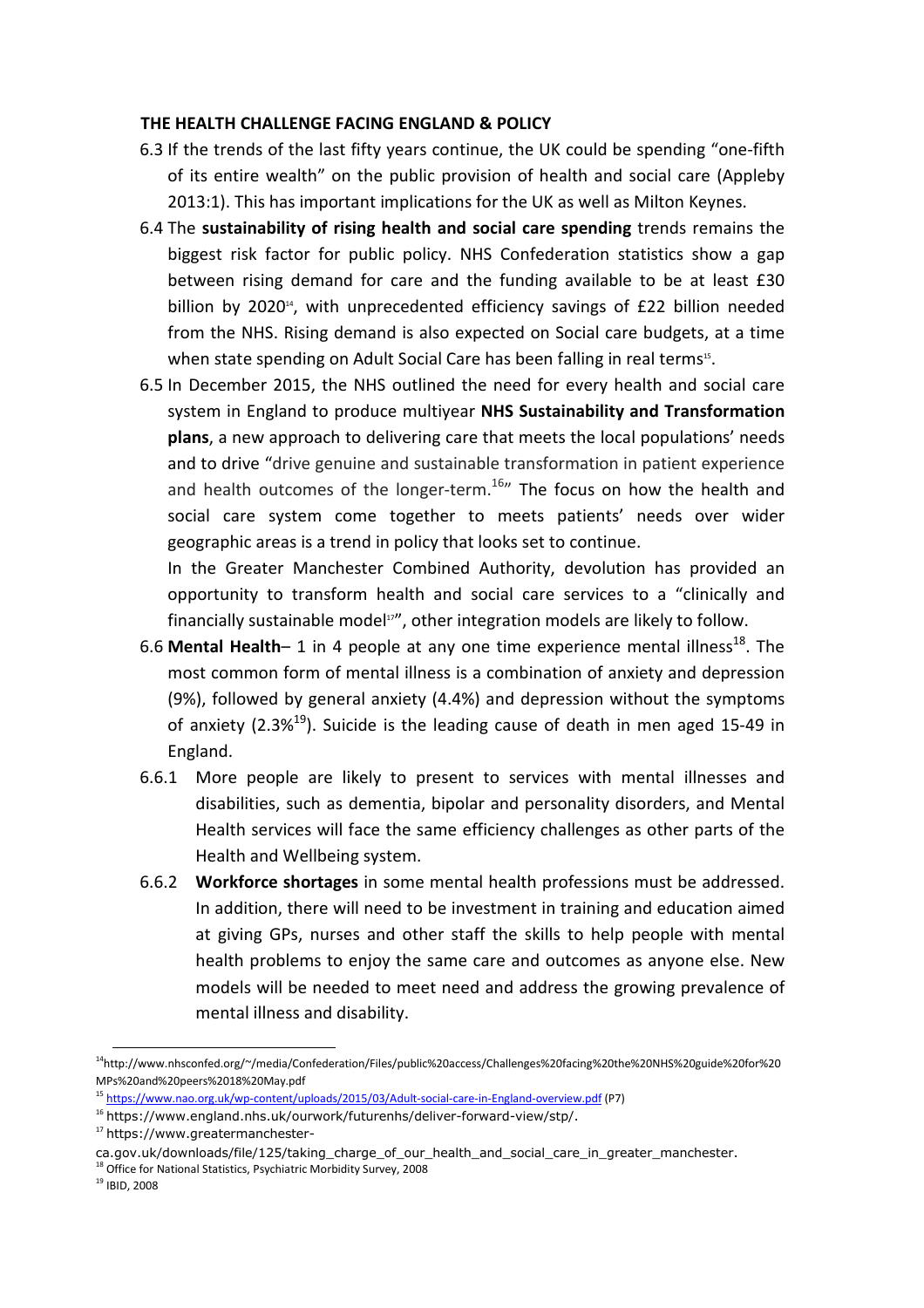- 6.6.3 Demographic changes will produce pressures on Mental Health services too, by 2027 it is projected that Dementia care will cost  $E34.8$  billion<sup>20</sup> (including care from family and friends), an increase of 135% on 2007 levels. The Mental Health Taskforce recommended the UK become a world leader in the development and application of new mental health research $21$ . Ending the stigma around Mental Health remains a crucial focus for the Department of Health and Public Health England going forwards. CCG's will be expected to publish a range of benchmarking data on Mental Health services by 2020/21, and new models of care, included improved pathways are expected to develop following government investment of £1.4 billion (2015-2020.) Trends suggest that levels of social isolation are likely to increase as the population ages
- 6.6.4 Mental Wellbeing The wheel of wellbeing used by the ONS to measure a population's wellbeing contains 10 domains (of which health is just one.) Mental Wellbeing is likely to be the subject of policy in the coming years, with the UK ranking  $20^{th}$  of 27<sup>22</sup> OECD Countries on Mental Wellbeing markers.
- 6.7 Improved productivity has been proposed to provide a way to mitigate the need to spend more. Productivity changes remain a theoretical possibility even with the present healthcare changes, as it is not easy to establish these changes. The medical advances over the past 50 years have had an enormous impact on the scale and scope of health care, changing what can be done, in what way and to whom. Equally, changes in the demographic structure of the population as well as in lifestyles and health-seeking behaviours have altered the demand side of the equation. However, productivity solutions alone cannot change the demandside on health and social care services.
- 6.8 Long-term conditions there are around 15 million people in England with at least one long-term condition. Their treatment makes up 50 per cent of GP appointments and 70 per cent of the primary and acute care budget in England. GPs, not hospitals, deal with the majority of these, and in the future, will have to manage the growing demand arising from the ageing population. Long-term conditions increase with age, with the Department of Health (DH) predicting a 252 per cent increase in people aged over 65 with one or more conditions by 2050. As people's needs become more complex and conditions More integrated health and social care support has been recognised as the way forward in the care of people with these conditions by building relationships, resolving misunderstandings, simplifying care pathways and minimising organisational barriers between different agencies.

<sup>&</sup>lt;sup>20</sup> http://www.kingsfund.org.uk/sites/files/kf/Paying-the-Price-the-cost-of-mental-health-care-England-2026-McCrone-Dhanasiri-Patel-Knapp-Lawton-Smith-Kings-Fund-May-2008\_0.pdf (P111)

<sup>21</sup> https://www.england.nhs.uk/wp-content/uploads/2016/02/Mental-Health-Taskforce-FYFV-final.pdf (P18)

<sup>&</sup>lt;sup>22</sup> https://www.gov.uk/government/uploads/system/uploads/attachment\_data/file/277566/Narrative\_January\_2014\_.pdf P7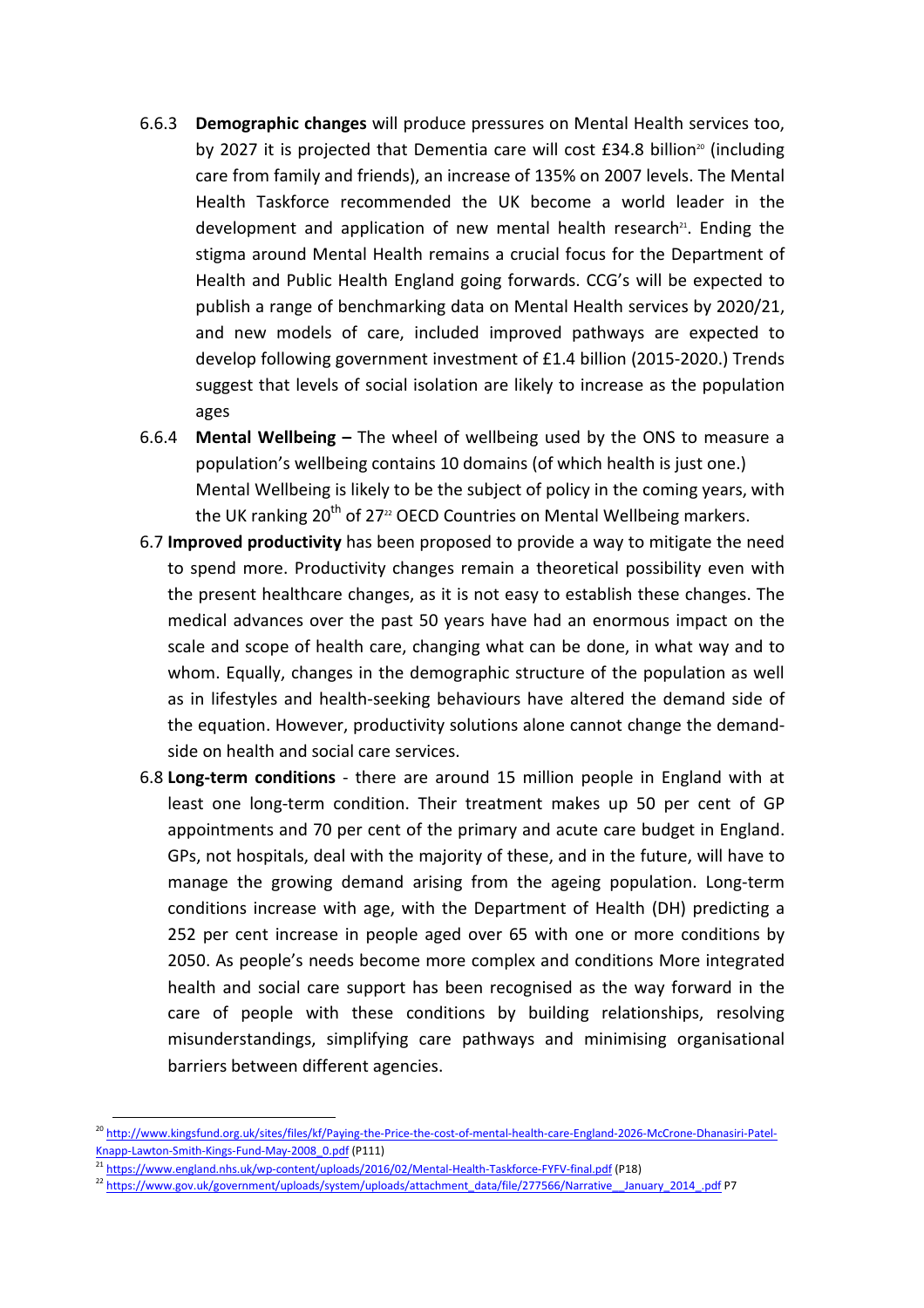- 6.9 Health and Care Staff the supply of professional support to fulfil the needs of health care might be an unresolved issue, Health and Social Care provision must keep pace with the growth of the city. The supply of affordable accommodation is at risk, with the housing rents and prices exceeding the salaries offered in the health and care sector. The continual use of expensive temporary nursing options has been a large contributor to rising health costs. Furthermore, the qualification requirements of care workers, which are increasing in quantity and depth year by year, are not offset with increases in salary, which remains basic. A survey of Care England members carried out in November 2014 revealed that most vacancies in the care sector go unfilled for at least 6 months. One of the primary means of fulling nursing vacancies when nurses cannot be easily sourced within the UK is to recruit from abroad. Freedom of movement within the EU has helped, but many EU organisations also reported that due to nursing shortages across the continent, even recruiting from the EU has become difficult. GP Recruitment is also a concern to address.
- 6.10 **Technology** The sector is already seeking to embrace technology within future policy, looking at innovation and research as opportunities to help reduce costs on health and social care. The emphasis will be on self-care in the future, and by 2050, it is likely that technology will lead to fully personalised health care, but also to improvements in wellbeing. The Modality Partnership, a single GP organisation operating across Birmingham and Sandwell, is already trialling the wider use of technology in health care.<sup>23</sup> In the medium term, investment will be needed to make the use of technology affordable
- 6.11 Urban design In launching its Healthy New Towns programme, NHS England has recognised in NHS policy the significant impact that healthy built environments, housing, urban design and communities can have on Health and Wellbeing, with the programme's aim to drive closer collaboration between planners, local authorities, developers and the NHS to help meet the Efficiency challenge.
- 6.12 The challenges in demand and supply are macro-political choices and Milton Keynes will to some extent be respondent to these issues. However, this does not mean that Milton Keynes policy is a passive response, instead it needs to take on the following:
	- Understanding that changes are not just, or predominately, demographic
	- Envisage the size and quality of health and social care sector needed
	- Be active in ensuring that Milton Keynes can house and accommodate the health and social care professions of the future

-

<sup>23</sup> https://www.modalitypartnership.nhs.uk/about-us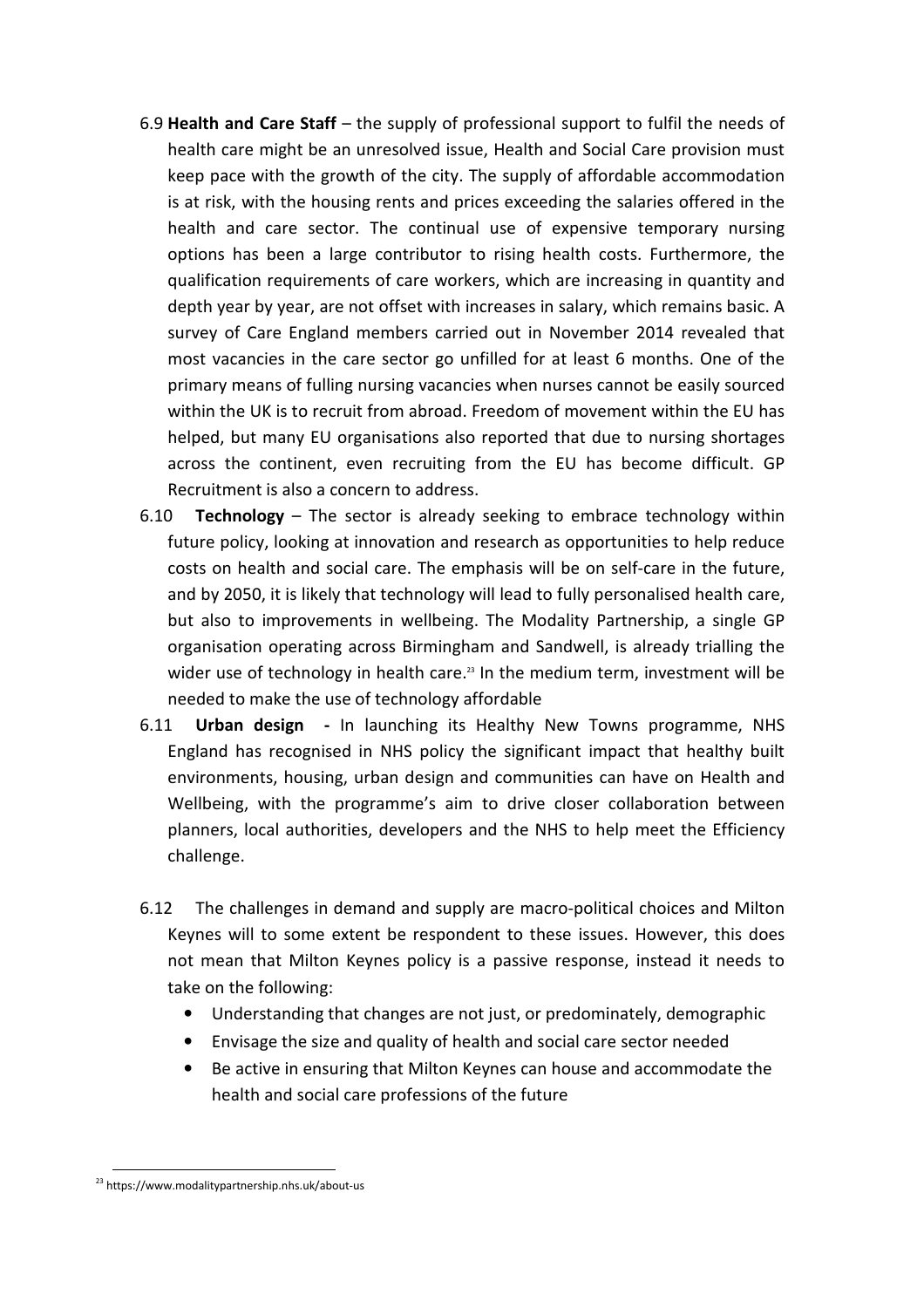• Find alternatives to purely professional care to those with long-term conditions, including self-help and wider health service options

#### THE CHALLENGE IN MILTON KEYNES:

- 7.1 The challenges faced by Health and Wellbeing Services in Milton Keynes mirror the national challenges. There are areas to be addressed on a local level and a vision for health and social care can be constructed, so that a reactive policy agenda is not adopted.
- 7.2 Milton Keynes Clinical Commissioning Group has delegated responsibility for £257million to serve a population of 252,400 whilst Milton Keynes Council spends £78milion on the provision of Adult Social Care services each year. Since 2004, substantially increased numbers of people have moved to the area served by the CCG & LA, creating a need for services which reflect the changing need of the borough. Central North West London NHS Foundation Trust (CNWL) describes itself as facing a "serious financial challenge" over the near future.<sup>24</sup>
- 7.3 The scale of the challenge facing Healthcare services in Milton Keynes has been recognised by the Bedford and Milton Keynes Hospital Trusts, who are currently carrying out a Healthcare review. With predicted financial deficit of  $£17$  million<sup>25</sup> at Milton Keynes Hospital, Monitor has become involved in the Healthcare review. In the NHS Sustainability and Transformation plans, Milton Keynes' local footprint is Milton Keynes, Bedfordshire and Luton, focussing Health and Social care plans on the needs of residents across this wider geographical area.
- 7.4 In Social Care staff recruitment in Milton Keynes in 2015, workforce vacancy rates in Milton Keynes for Domiciliary care staff (11%) were higher than in England (9.2%) as well as rates in nearby Buckinghamshire and Northamptonshire.<sup>26</sup> Milton Keynes is a strong commercial centre and retail is the largest employment sector in Milton Keynes. This poses a challenge in recruiting entry level staff to Adult Social Care due to competition from other sectors. GP recruitment in Milton Keynes is also a challenge, $27$  with the city set for substantial future growth this is a challenge that will need to be addressed.
- 7.5 Health of the population The 'three major killers' which have the greatest impact on overall life expectancy in Milton Keynes are circulatory diseases,

<sup>&</sup>lt;sup>24</sup> Central North West London NHS Foundation Trust, Strategic Plan 2014-2019

https://www.gov.uk/government/uploads/system/uploads/attachment\_data/file/390554/CNWL\_Publishable\_Summary\_Strategic\_Plan \_1415.pdf

 $\frac{1}{25}$  http://www.miltonkeynesccg.nhs.uk/milton-keynes-healthcare-review/

<sup>26 &</sup>lt;sup>26</sup> NMDS-SC Open Access Dashboards, Available at; https://www.nmds-sc-

online.org.uk/reportengine/GuestDashboard.aspx?type=WorkforceEstimates, Bucks (7.6%), Northants (9%)

<sup>&</sup>lt;sup>27</sup> NHS England and MK CCG CoCommissioning meeting, http://www.miltonkeynesccg.nhs.uk/resources/uploads/Co-Commissioning\_Joint\_Committee\_Binder\_211215.pdf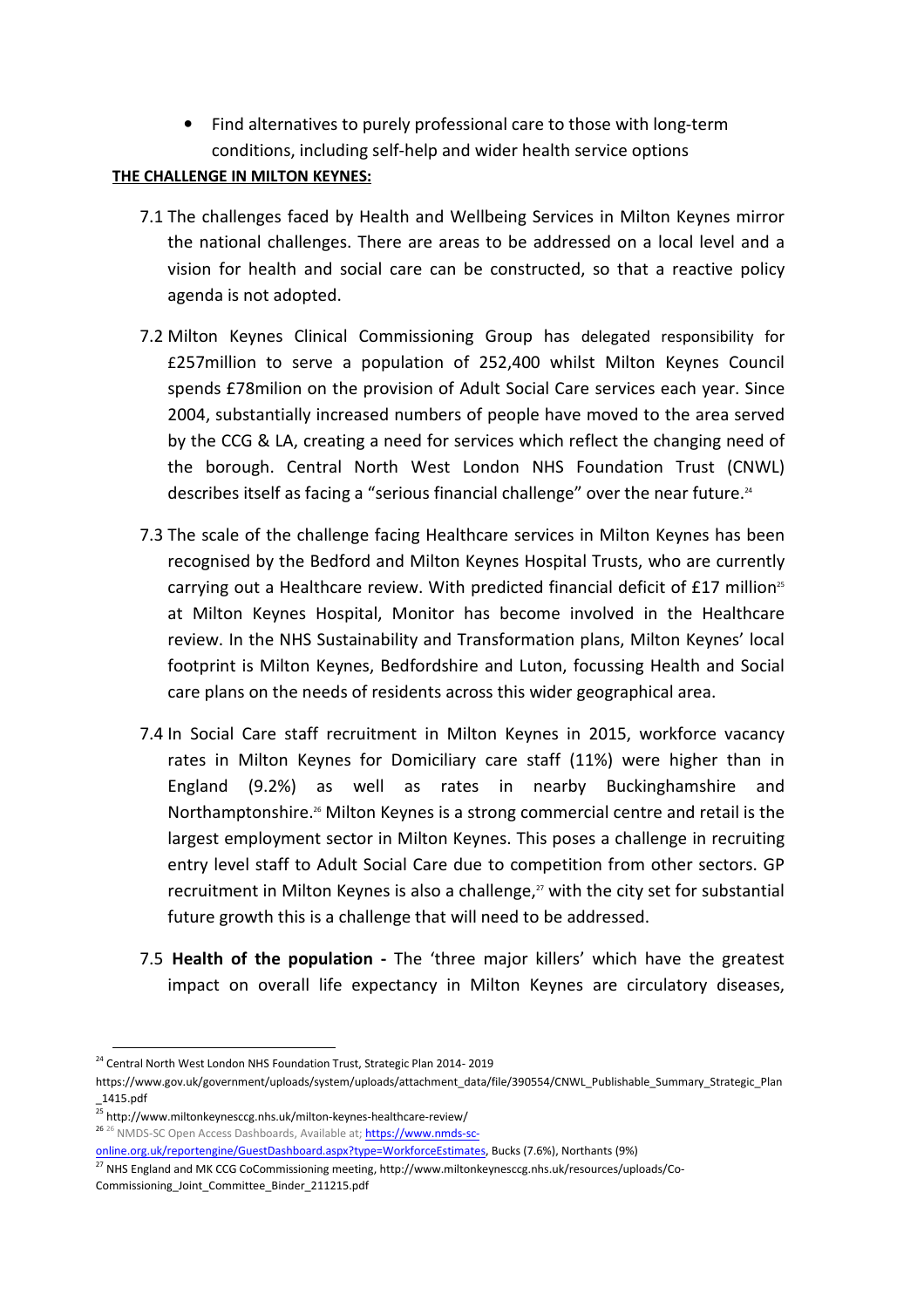cancer<sup>28</sup> and respiratory diseases<sup>29</sup>. Levels of early deaths due to cancer are higher in Milton Keynes than the national average (6.9 per 100,000 residents.)

Progress is being made locally; early deaths from Heart Disease and Stroke were historically at higher levels in Milton Keynes than those reported nationally, but since 2015 dropped below the national average<sup>30</sup>. Milton Keynes has lower than average levels of diagnosed diabetes cases, drug misuse, and road deaths.

Life expectancy in Milton Keynes is slightly below national averages; 78.7 years for males, compared to 79.2 in England and for females 82.5 years compared with 83.0 years. This is one marker on which Milton Keynes should be performing better, as the city is less deprived as a local authority than the England average $^{31}$ . Health and wellbeing of individual's impacts upon their productivity. Workers in Milton Keynes are amongst the most productive in the United Kingdom, generating  $£9,951^2$  more GVA per worker than the British average. This suggests that amongst those working in Milton Keynes, a good level of health and wellbeing is experienced.

7.6 Predicted demographic changes - The population of Milton Keynes is currently younger than that of England as a whole, although older age groups are forecast to have the highest growth rates this decade with an estimated increase of 37.5% in the over 70s population projected between  $2011$  and  $2021$   $33$ . Proportionally, the number of over 70's in Milton Keynes will still be 4 percent below the national average, but the increase will require changes such as more housing for smaller households, or greater provision of residential care.

Unlike National trends, birth rates in Milton Keynes are also increasing. Milton Keynes is also an increasingly diverse and multi-cultural community, which will result in heterogeneous needs from the health care system.

Milton Keynes is projected to have lower growth (5%) of the population of adults of working age (2014-2021) than its percentage growth of older adults (32%) and children.  $(13\%)$  This in turn impacts the health and wellbeing services required in Milton Keynes, the number of services users, but also provokes a question about how Milton Keynes will fund these services going forwards.

<sup>&</sup>lt;sup>29</sup> Health Inequalities in Milton Keynes, (P5)

<sup>30</sup> VitalSigns MK Report 2015, MK Community Foundation (P3)

<sup>31</sup> MKi Observatory, http://www.milton-keynes.gov.uk/social-care-and-health/2014-15-jsna/draft-2014-15-jsna-life-in-miltonkeynes/2014-15-draft-jsna-deprivation

<sup>&</sup>lt;sup>32</sup> Centre for Cities, Fast Growth Cities (P5)

<sup>&</sup>lt;sup>33</sup> MKi Observatory 2015

<sup>&</sup>lt;sup>34</sup> Central North West London NHS Foundation Trust, Strategic Plan 2014-2019

https://www.gov.uk/government/uploads/system/uploads/attachment\_data/file/390554/CNWL\_Publishable\_Summary\_Strategic\_Plan \_1415.pdf, P10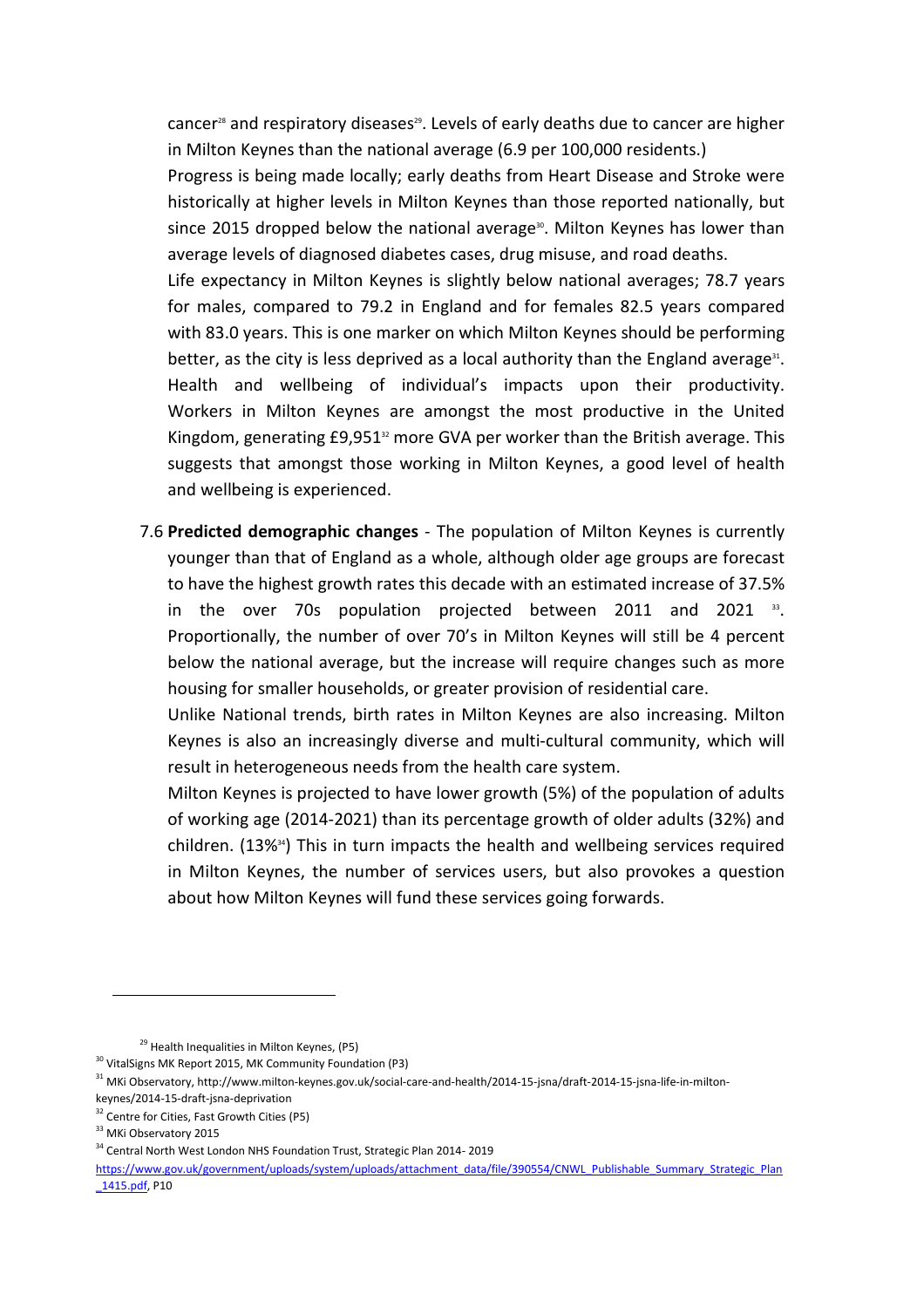7.7 **Lifestyle choices** - 72.5% of adults in Milton Keynes are overweight or obese, the highest percentage in the South Midlands and Hertfordshire region<sup>35</sup>. Treating excess weight $36$  costs the NHS more than £5bn each year. Similarly to the national picture, obesity has long been considered an important issue within Milton Keynes<sup>37</sup>. 18.6% of Year 6 children in Milton Keynes are obese, whilst a worrying statistic, this is still 0.5% lower than the national average<sup>38</sup>. This has potential implications for transport and the make-up of the city. Milton Keynes also has higher than average levels of smoking related deaths (16.1 higher per 100,000 residents than the England average), and with smoking associated with lower levels of wellbeing.

 Physical inactivity is estimated to cost Milton Keynes alone around £3 million when plotted against 'the 5 main diseases attributable to physical inactivity<sup>39'</sup> and 40% of premature deaths<sup>40</sup> are due to unhealthy behaviours

7.8 Physical Disability<sup>41</sup> - By 2030, Milton Keynes will experience increases from 2014 levels of the numbers of individuals living within the city with both moderate (14.5%) and serious (17.8%) physical disabilities. This will impact upon demand for related health and social care services, as well as having implications for Housing, as stock needs to be adapted more regularly. In the same period amongst the over 65's, the numbers of people unable to manage at least one self-care activity on their own will rise to 19,578, from 10,331 in 2014 – an increase of 47%. This will have an impact upon Adult Social Care services, including the potential requirement for more residential care services.

The number of people aged 65+ with a limiting long-term illness whose day to day activities are limited a lot will rise from 7,527 to 14,210 in 2030 – an increase of 88%.

7.9 Mental Health- the number of people aged 18-64 predicted to have a common mental disorder in Milton Keynes will be 27,397, an increase of 5.5% from  $2014^{42}$ . There are large numbers of people with common mental health problems

<sup>&</sup>lt;sup>35</sup> Obesity: A Health Needs Assessment for Milton Keynes, MKi Observatory (P13)

<sup>&</sup>lt;sup>36</sup> Healthy Lives, Healthy People: A call to action on obesity in England,

https://www.gov.uk/government/uploads/system/uploads/attachment\_data/file/213720/dh\_130487.pdf (P5)

<sup>&</sup>lt;sup>37</sup> Obesity: A Health Needs Assessment for Milton Keynes, MKi Observatory (P5)

<sup>38</sup> VitalSigns MK Report 2015, MK Community Foundation (P5)

<sup>&</sup>lt;sup>39</sup> Local Sport Profile: Milton Keynes, Sport England

http://localsportprofile.sportengland.org/ProfileReport.aspx?g=00MG&t=D,H,P,F,E,N&s=D01,D02,D03,D04,D06,D07,D08,D09,D09A,D10 ,D10A,D11,D12,D13,H01,H02,H03,H04,H05,H06,H07,H08,H09,H10,P01,P02,P03,P04,P05,P06,P07,P19,P20,P28,P21,P22,P23,P24,P25,P27 ,F01,F03,F02,F04,F05,F10,F11,F12,F13,F08,F09,F99,E15,E16,E17,E18,E19,E01,E02,E04,E05,E99,N00,N01,N02,N03,N04,N05,N06,N07,N08 ,N09,N10,N11,N12, 2013

<sup>&</sup>lt;sup>40</sup> Public Health England, From Evidence into Action: opportunities to protect and improve the nation's health, October 2014 <sup>41</sup> JSNA 2014/15 using PANSI and POPPI databases and outlines of the estimated levels of need in Milton Keynes for physical disability

<sup>&</sup>lt;sup>42</sup> Milton Keynes Council, Milton Keynes Mental Health Strategy 2014-2017, P10 Table 1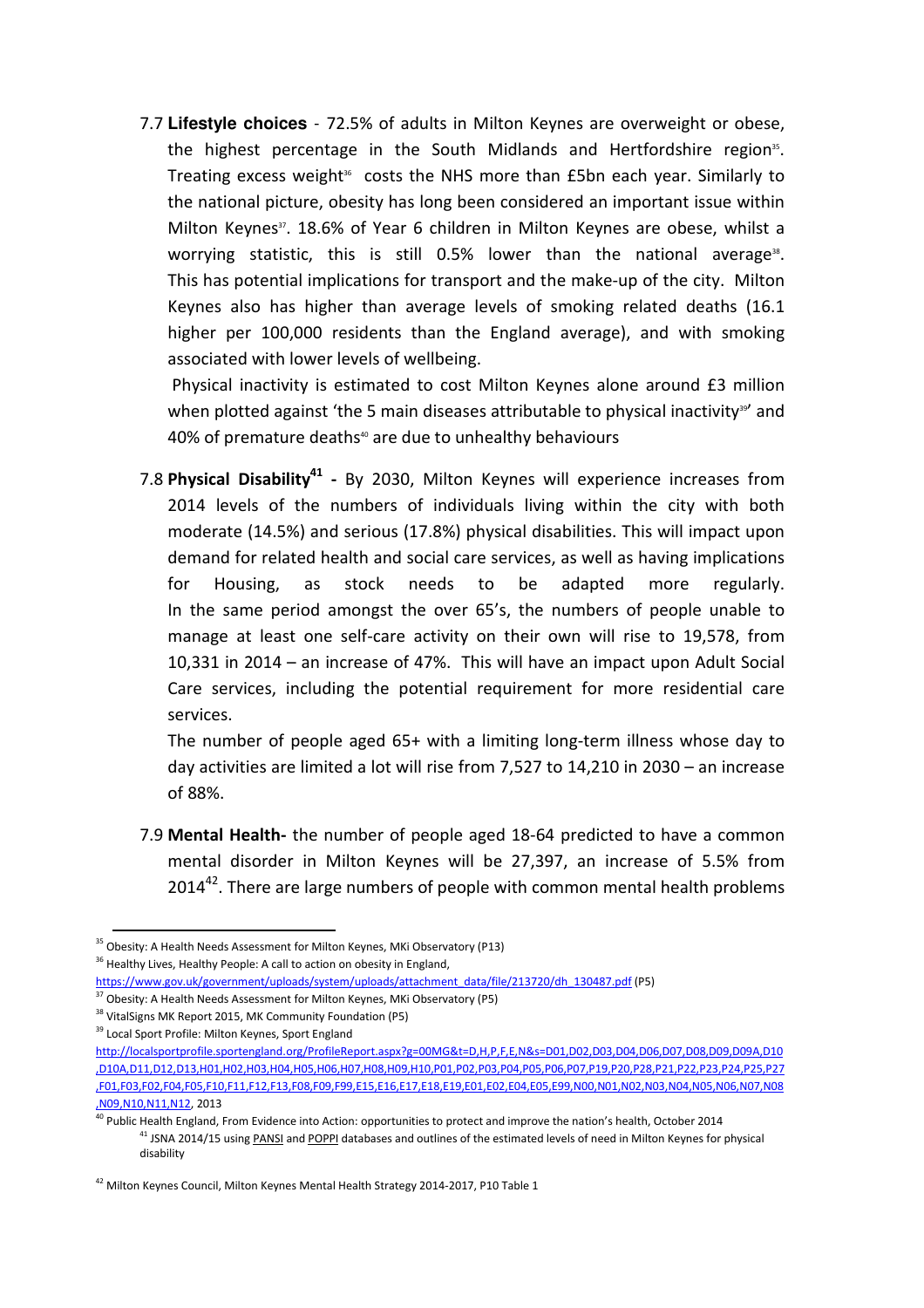like anxiety and depression (depression is particularly prevalent in the city amongst older people), which the Joint Mental Health strategy suggests indicates a need to build capacity in primary care mental health. Average daily quantities of prescription of antidepressants within Milton Keynes are lower than the England average $43$  and Milton Keynes has low levels of suicide rates $44$ .

7.9.1 The current NHS Milton Keynes prevalence for schizophrenia, bi-polar disorder and other psychoses is significantly lower than the national prevalence<sup>45</sup>. The number of people aged 18-64 predicted to have two or more psychiatric disorders will be 12,248 in 2020, an increase of 5.6% from  $2014^{46}$ .

Most of current funding for Mental Health services is spent in secondary care, with few preventative and early intervention services<sup>47</sup> and a very low level of funding (3%) allocated to non-statutory services.<sup>48</sup>

- 7.9.2 In Milton Keynes Council, following the Local Government elections in May 2016 the Labour Group and Liberal Democrat Group signed an agreement to work in partnership based off their manifesto commitments, committing to mental health having the same priority as physical health and being integrated, coordinated and responsive to people's needs.<sup>49</sup>
- 7.9.3 The Milton Keynes Mental Health strategy cites a commitment to ensure mental wellbeing and mental health through healthy working environments.<sup>50</sup> With high levels of working age population in Milton Keynes, working environments represent a key place to improve the Health and Wellbeing of the city.
- 7.10 Learning disabilities National prevalence data suggests 883 (0.47%) of people will be known to learning disability services in Milton Keynes. However, the actual number known to the Joint Learning Disability Service is 763 (during the year to March  $31<sup>st</sup>$  2014.) Estimates suggest (PANSI and POPPI data) that

<sup>-</sup><sup>43</sup>Public Health England, Public Health Profile, NHS Milton Keynes CCG,

http://fingertips.phe.org.uk/search/Antidepressant%20prescribing#page/1/gid/1/pat/46/par/E39000030/ati/19/are/E38000107/iid/90 527/age/1/sex/4, 1.0 (MK), 1.3 (England)

 $44$  IBID, P12

<sup>45</sup> Milton Keynes Council, Milton Keynes Mental Health Strategy 2014-2017, P12

<sup>46</sup> IBID, P10

<sup>47</sup> IBID, P13

<sup>48</sup> IBID, P13

<sup>49</sup> Milton Keynes Council, Council Plan 2016-2020, Available at: http://milton-keynes.cmis.uk.com/milton-

keynes/Document.ashx?czJKcaeAi5tUFL1DTL2UE4zNRBcoShgo=l7pt3mB9vU1eAh0ZcutubiPS66g%2bUzW9x1gar7jqLcmYoJzh3W2OfA%3 d%3d&rUzwRPf%2bZ3zd4E7Ikn8Lyw%3d%3d=pwRE6AGJFLDNlh225F5QMaQWCtPHwdhUfCZ%2fLUQzgA2uL5jNRG4jdQ%3d%3d&mCTIb CubSFfXsDGW9IXnlg%3d%3d=hFflUdN3100%3d&kCx1AnS9%2fpWZQ40DXFvdEw%3d%3d=hFflUdN3100%3d&uJovDxwdjMPoYv%2bAJv YtyA%3d%3d=ctNJFf55vVA%3d&FgPlIEJYlotS%2bYGoBi5olA%3d%3d=NHdURQburHA%3d&d9Qjj0ag1Pd993jsyOJqFvmyB7X0CSQK=ctNJF f55vVA%3d&WGewmoAfeNR9xqBux0r1Q8Za60lavYmz=ctNJFf55vVA%3d&WGewmoAfeNQ16B2MHuCpMRKZMwaG1PaO=ctNJFf55vVA %3d

<sup>&</sup>lt;sup>50</sup> Milton Keynes Council, Milton Keynes Mental Health Strategy 2014-2017, P14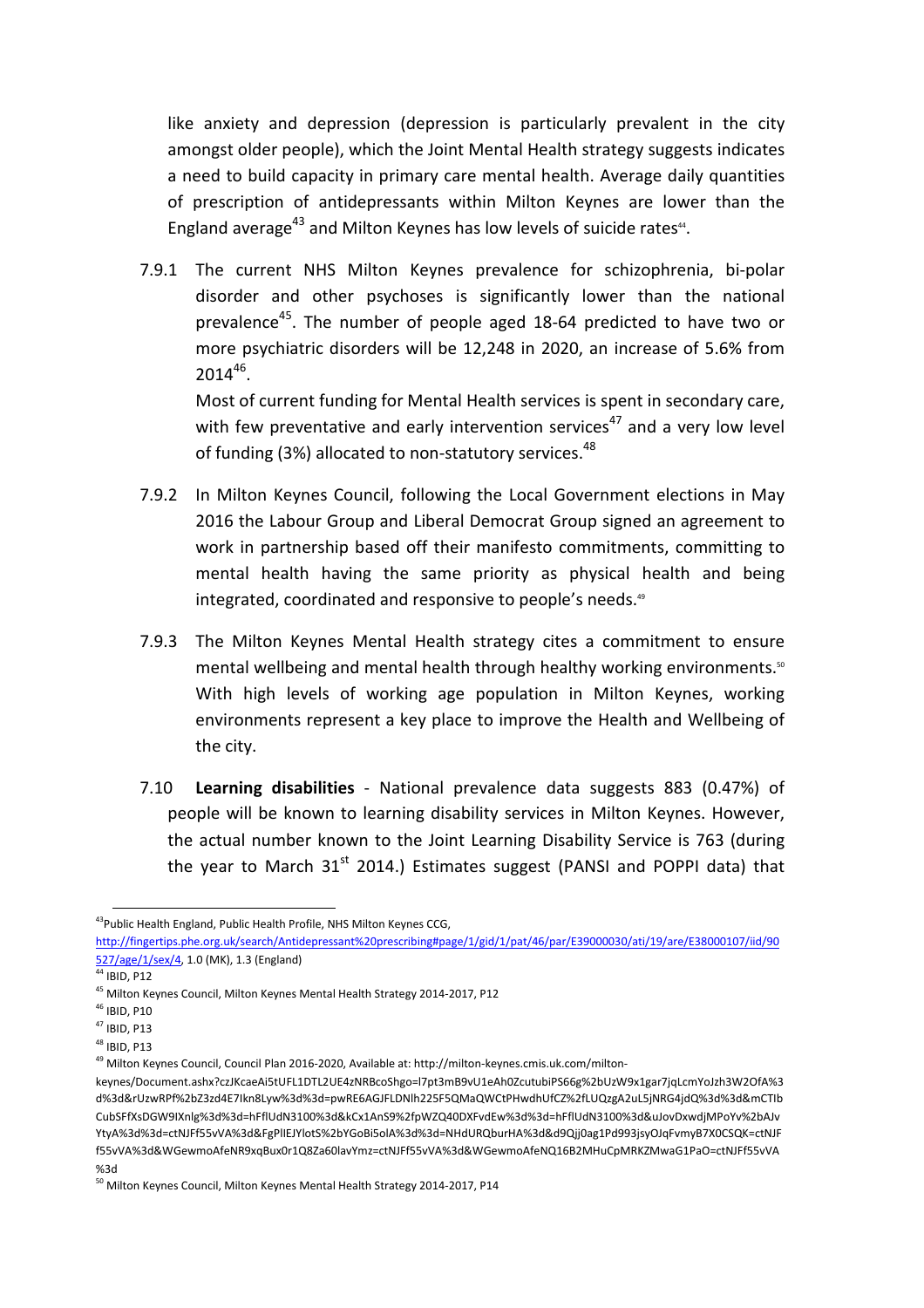there are 4607 people, aged over 18 and living with a learning disability in Milton Keynes. By 2030, the number of people in Milton Keynes aged 18-64 predicted to have a learning disability will be 5,443, an increase of 20.3%, and the number of people aged over 65 predicted to have a learning disability will increase by 53.8% compared to 2014. Health and Social care services will need to adapt their services according to this demand.

- 7.11 In the Residents Wellbeing rating in 2015, Milton Keynes scored above the average of 11 local authorities<sup>51</sup> on the 'the ONS 4' markers; things I do in life are worthwhile, life satisfaction and I was happy yesterday, but slightly lower on anxiety markers. There are some factors which lead to decreased wellbeing (smoking rates and obesity levels) which indicate that there are still factors for the city to consider with regards to improving the wellbeing of its residents. In the most recent Citizens Survey, 81.3% of people surveyed indicated that they were 'satisfied' with their local area in Milton Keynes as a place to live.<sup>52</sup>
- 7.12 Place and Urban Design Milton Keynes has over 5,000 acres of parkland, rivers, lakes and woodland<sup>53</sup> and green space is one the cities key assets, covering 20%54 of the city. Two of the city's parks have been awarded the Green Flag award<sup>55</sup> demonstrating the quality of the parks themselves. Green space is widely recognised as "promoting physical activity, psychological wellbeing and the general public health of urban residents<sup>56"</sup> so Milton Keynes is well placed to see health and wellbeing benefits from its natural environment delivered to its residents. Research from RIBA suggests that higher levels of physical activity and lower levels of diabetes can be linked to greater amounts of green space and lower housing densities, both of which appear to be the case in Milton Keynes (when using 3 x 30 minutes as a definition of moderate exercise.)
- 7.12.1 The Redway network in the city is world class, and covers 280 kilometres. Indications suggest that the Redway network is used primarily for leisure purposes.

Environment is a key measure used by the ONS to determine Wellbeing, and indicators such as the high level of productivity in Milton Keynes suggest the open space and green environment is having a positive effect on working age citizens in Milton Keynes.

<sup>51</sup> London, Liverpool, Leeds, Glasgow City, Cardiff, Bristol, Birmingham, Manchester, Newcastle upon Tyne, Nottingham, Sheffield <sup>52</sup> IBID

<sup>53</sup> Destination MK, http://www.destinationmiltonkeynes.co.uk/What-to-do/Parks-and-Lakes

<sup>54</sup> IBID

<sup>55</sup> Milton Keynes Council, Parks and Open Spaces, https://www.milton-keynes.gov.uk/leisure-tourism-and-culture/parks-and-openspaces/green-flag-award-scheme

<sup>&</sup>lt;sup>56</sup> Urban green space, public health and environmental justice: the challenge of making cities 'just green enough', Wolche, J. R, Byrne, J., Newell, J, 2014, http://www.sciencedirect.com/science/article/pii/S0169204614000310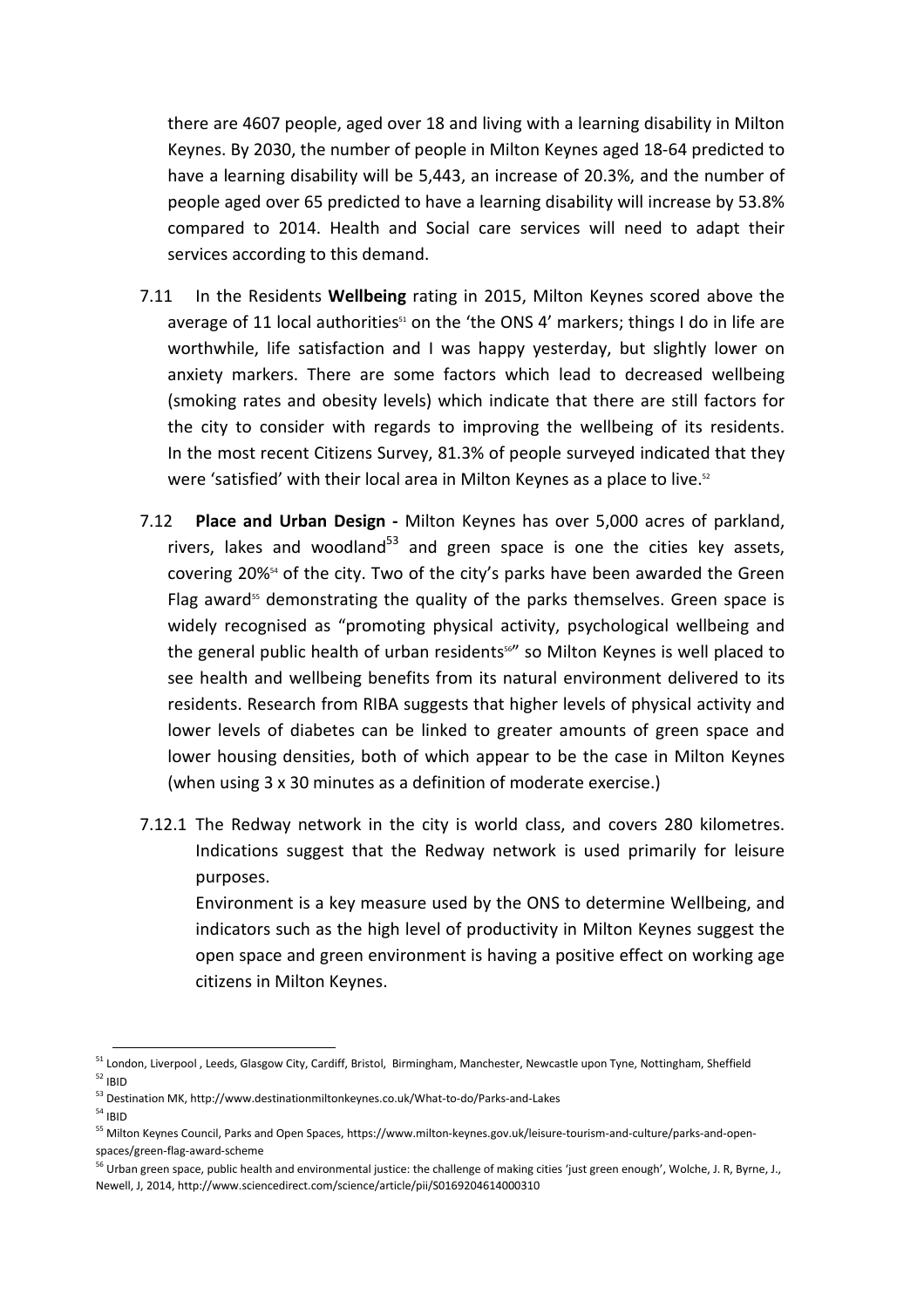- 7.12.2 Connection and engagement with the city in one of the key indicators in the Healthy City checklist produced by the World Health Organisation, as is providing a safe physical environment. The numbers of people living in Milton Keynes who feel safe after dark have increased, from 54.3% in 2010 to 55.7% in 2014<sup>57</sup>, showing evidence that greater numbers of people within Milton Keynes believe the city provides a safe physical environment. In Milton Keynes Reported levels of informal volunteering 'over the past twelve months' significantly decreased by 5% between 2013/14 and 2012/13, potentially indicating falling levels of connection with their community. In 2015, turn-out was 64.25% for the General Election, Borough Council and Parish Council elections, lower than the national turnout by  $1.75\%^{58}$  and in the 2016 Local Elections for the Borough Council, Parish Council and Police and Crime Commissioner elections, turn-out was 33.66% compared to  $32^{59}$ % in English unitary councils (2013.) Levels of connection and engagement will play a large role in preventing social isolation as the population of Milton Keynes ages.
- 7.12.3 The Car Dependency scorecard (2014) named Milton Keynes as one of the most car dependent towns, $60$  with driving and car use in particular rated worst in Milton Keynes due to the design of the city. Despite this, levels of walking and cycling were higher in Milton Keynes than in 8 of the 28 other towns surveyed. According to the Cities Outlook 2016, Milton Keynes is in the top ten UK cities with the highest per capita carbon emissions, all the others being much older industrial cities<sup>61</sup>.
- 7.12.4 In its Healthy New Towns programme, NHS England recognises that "good urban and housing design promotes health lifestyles and can help to prevent illness.<sup>62</sup>" With Milton Keynes set to experience considerable future growth, these principles provoke an interesting question for planning and developers.
- 7.13 Sporting city In its Corporate plan (2012-2016), Milton Keynes Council outlined a vision for Milton Keynes to be recognised internationally as a premier sporting city<sup>63</sup>, and in the Milton Keynes Sport & Active Communities Strategy 2014-2023, the Council expressed its intention "to build active, healthy, safe and successful communities through increased participation in sport and active

<sup>&</sup>lt;sup>57</sup> Milton Keynes Council, Citizens Survey 2014,

http://www.mkiobservatory.org.uk/Download/Public/1026/DOCUMENT/10468/CitizensSurvey2014Report.pdf

<sup>58</sup> BBC News, Election 2015 results, http://www.bbc.co.uk/news/election/2015/results

<sup>59</sup> Parliament, Turnout, www.parliament.uk/briefing-papers/sn02633.pdf

<sup>&</sup>lt;sup>60</sup> Campaign for Better Transport, Car Dependency Scorecard 2014,

http://www.bettertransport.org.uk/sites/default/files/pdfs/Car\_Dep\_Scorecard\_2014\_LOW\_RES.pdf

<sup>&</sup>lt;sup>61</sup> Centre for Cities, Cities Outlook 2016, p.56

 $62$  NHS England, the Forward View into action: Registering interest to join the new healthy towns programme, P1, 2015

<sup>63</sup> Milton Keynes Council, Corporate Plan 2012-2016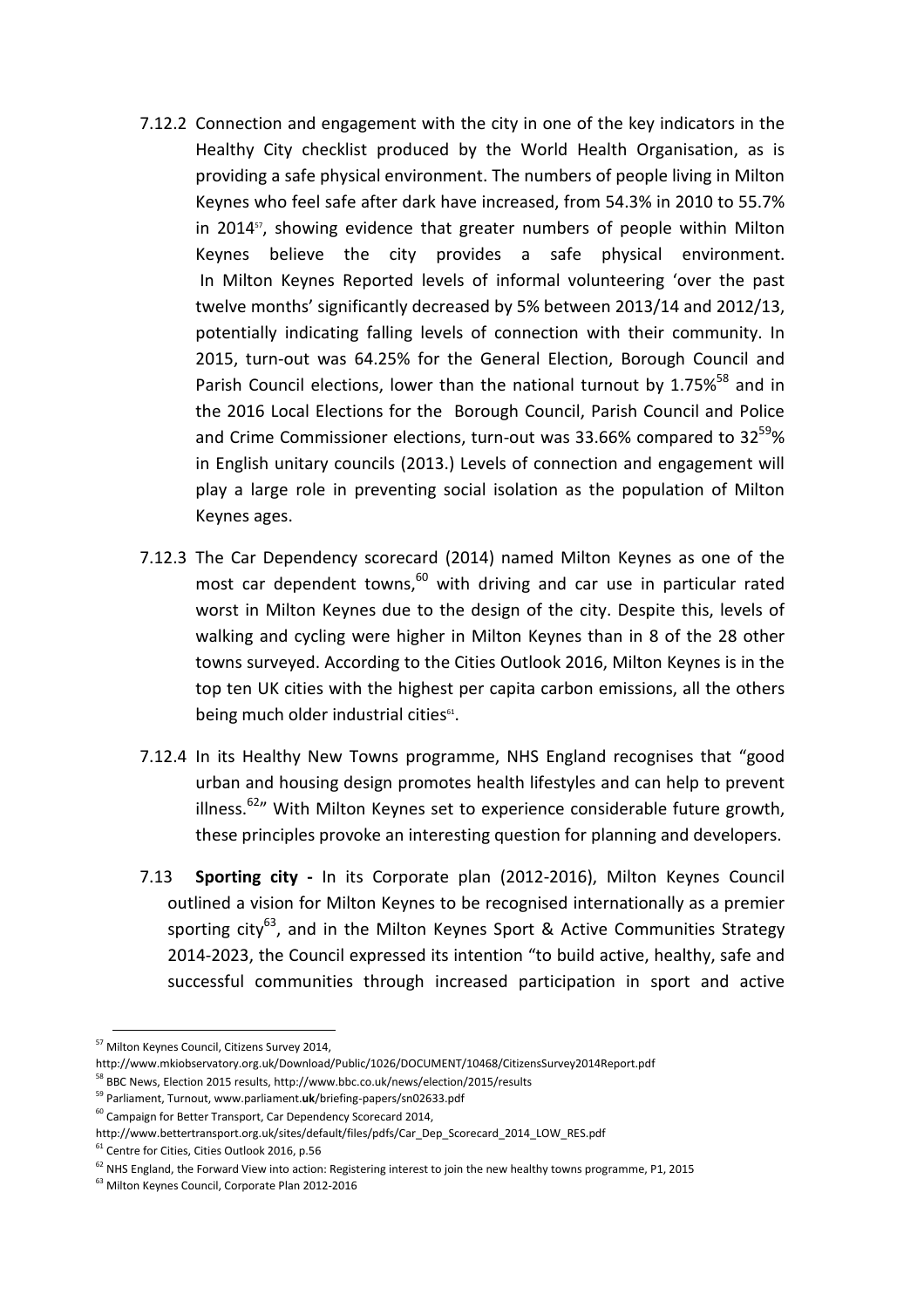recreation."

Compared to its statistical neighbour group for Sports England, Milton Keynes has the highest number of sports facilities $^{64}$  and higher levels of people participating in sport for at least 3 x 30 minute (or moderate levels of exercise) sessions a week, on average 4.8% higher<sup>65</sup>. However, levels of participation in sport (once a week) for both males and females in 2014/15 were slightly lower than average for the South East (4.2% lower) and England (2.3% lower.)

7.14 Inequalities – Although Milton Keynes has a lower level of inequality than England as a whole<sup>66</sup> there are still significant impacts on Health and Wellbeing needs from the inequalities that exist in the city.

The average life expectancy of men residing in the most deprived areas of Milton Keynes is 7.1 years shorter than those who live in the least deprived areas. Average life expectancy for women in the most deprived areas is 5.3 years shorter.<sup>67</sup>

11,255 children in MK live in poverty. There is a clear relationship between deprivation and childhood obesity, obesity prevalence in the most deprived percentile is twice that of the least deprived<sup>68</sup>. With regards to Adult obesity, higher obesity levels in Milton Keynes are found in GP Practice areas such as Wolverton and Water Eaton<sup>69</sup>, areas lower on the Social Gradient.

Health inequalities also exist locally in the rate of obesity, teenage pregnancies and deaths from alcoholic liver disease<sup>70</sup>.

The ambition of Milton Keynes Council, its Regeneration project Your MK, and the Milton Keynes Health and Wellbeing board is to reduce these inequalities in Milton Keynes going forwards. This will be important in ensuring better Health and Wellbeing amongst the citizens of Milton Keynes in the next fifty years.

#### Areas/ Questions for Commissioners to consider:

<sup>-</sup><sup>64</sup> Sports England, Milton Keynes Profile, Available

http://localsportprofile.sportengland.org/ProfileReport.aspx?g=00MG&t=D,H,P,F,E,N&s=D01,D02,D03,D04,D06,D07,D08,D09,D09A,D10 ,D10A,D11,D12,D13,H01,H02,H03,H04,H05,H06,H07,H08,H09,H10,P01,P02,P03,P04,P05,P06,P07,P19,P20,P28,P21,P22,P23,P24,P25,P27 ,F01,F03,F02,F04,F05,F10,F11,F12,F13,F08,F09,F99,E15,E16,E17,E18,E19,E01,E02,E04,E05,E99,N00,N01,N02,N03,N04,N05,N06,N07,N08 ,N09,N10,N11,N12

<sup>&</sup>lt;sup>65</sup> Local Sport Profile: Milton Keynes, Sport England

http://localsportprofile.sportengland.org/ProfileReport.aspx?g=00MG&t=D,H,P,F,E,N&s=D01,D02,D03,D04,D06,D07,D08,D09,D09A,D10 ,D10A,D11,D12,D13,H01,H02,H03,H04,H05,H06,H07,H08,H09,H10,P01,P02,P03,P04,P05,P06,P07,P19,P20,P28,P21,P22,P23,P24,P25,P27 ,F01,F03,F02,F04,F05,F10,F11,F12,F13,F08,F09,F99,E15,E16,E17,E18,E19,E01,E02,E04,E05,E99,N00,N01,N02,N03,N04,N05,N06,N07,N08 ,N09,N10,N11,N12, 2013

 $\overline{66}$  Health Inequalities in Milton Keynes, P5

<sup>67</sup> Milton Keynes Council, 2014/15 Life Expectancy, http://www.milton-keynes.gov.uk/social-care-and-health/2014-15 jsna/draft-2014-15-jsna-health/2014-15-draft-jsna-life-expectancy

<sup>&</sup>lt;sup>68</sup> Obesity: A Health Needs Assessment for Milton Keynes, MKi Observatory, P12

 $^{69}$  Obesity: A Health Needs Assessment for Milton Keynes, MKi Observatory, P15

<sup>70</sup> Health Inequalities in Milton Keynes, P6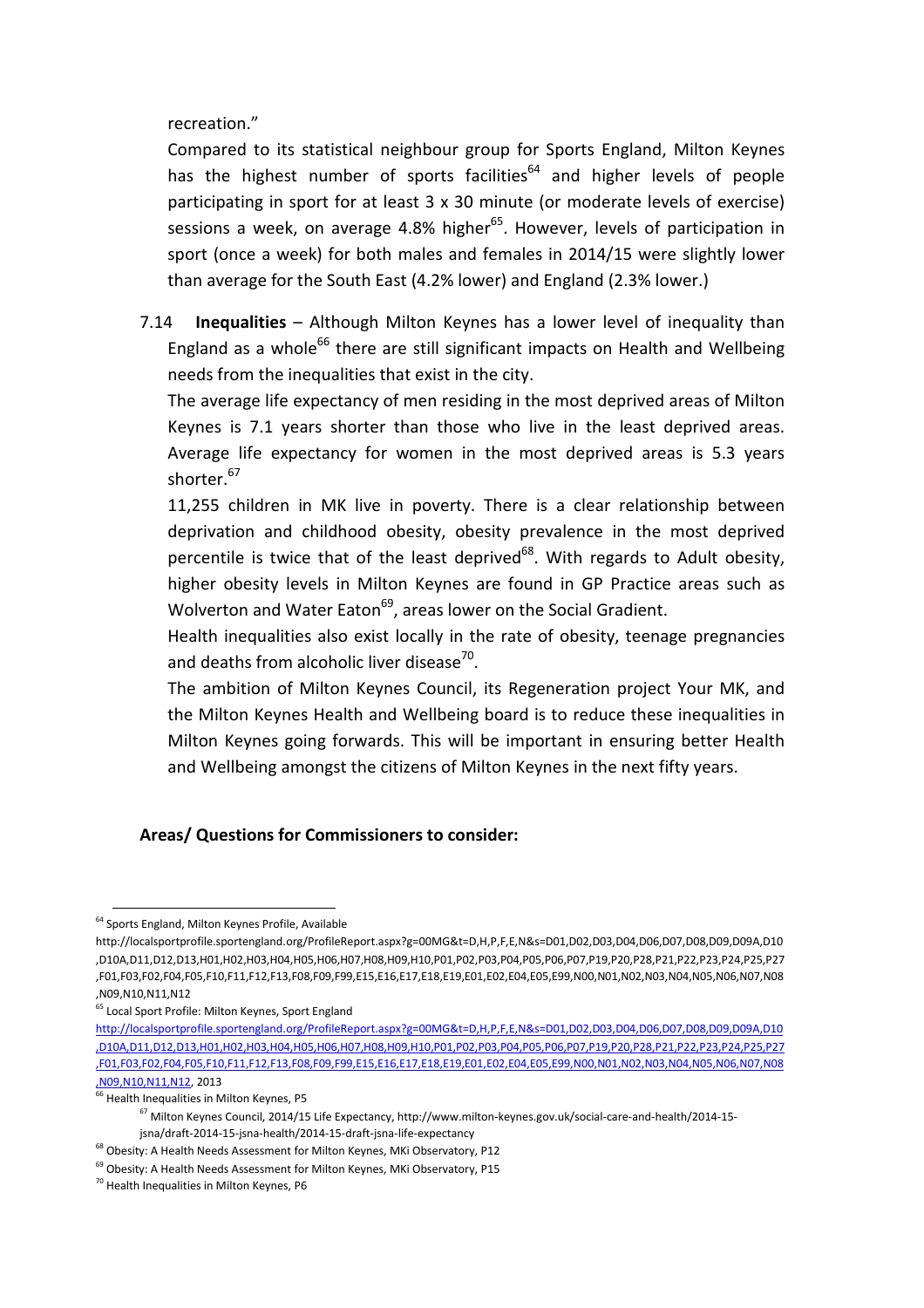- How will the Commission ensure that in future Milton Keynes meets the criteria for the Healthier Cities NHS Programme?
- What is the ambition for Health and Wellbeing in Milton Keynes in 2050? How much should government influence the health and wellbeing of its citizens by prompting them to make healthier choices?
- How will the Health Care system be keep in pace with Milton Keynes' future growth?
- How much can the future design of Milton Keynes contribute to improving mental and physical health and wellbeing?
- What has to happen for Milton Keynes to get to a Healthy City Status?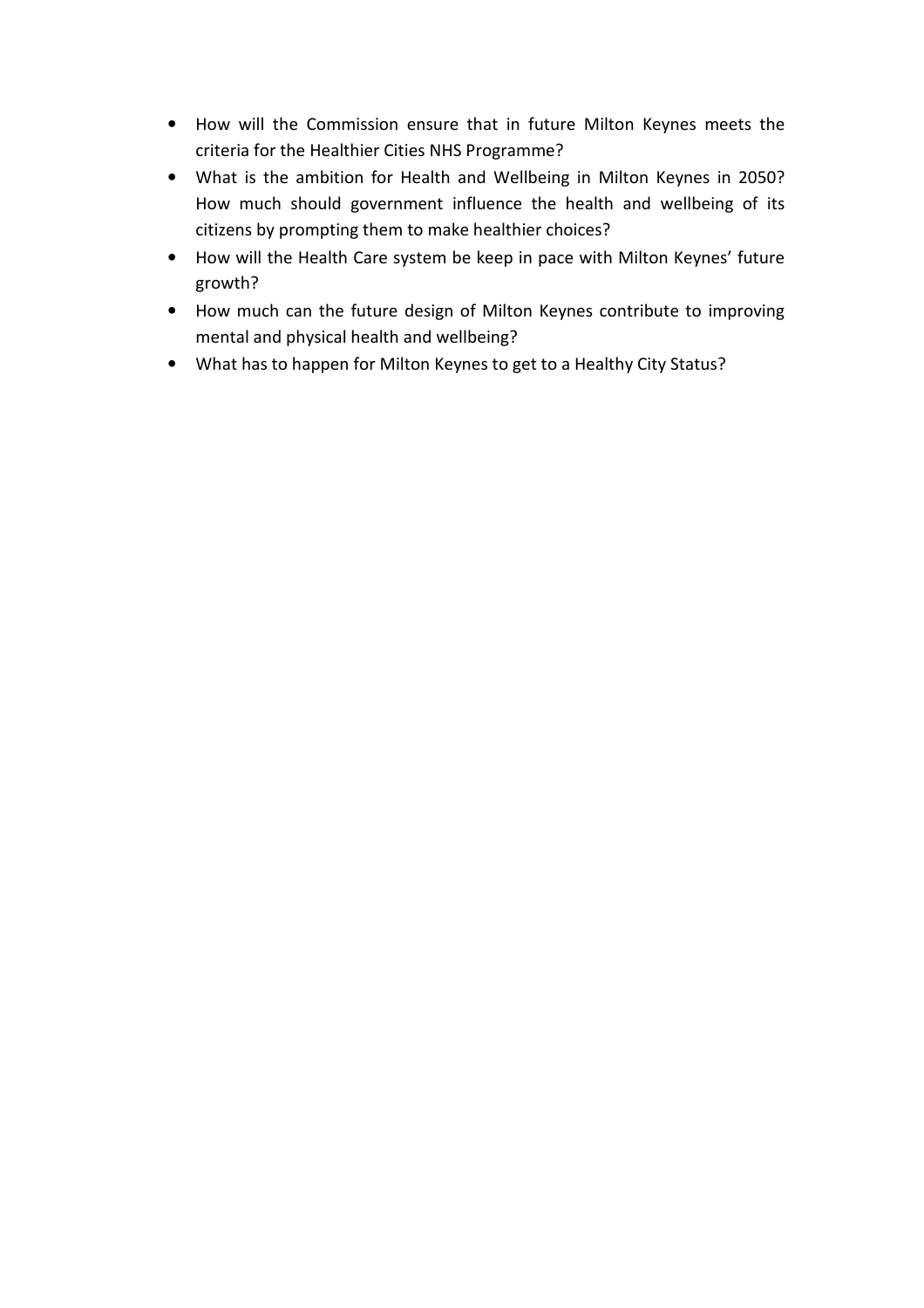#### **Bibliography**

Catherine Thompson. (2015). Meeting the challenges of an ageing population. Available: https://www.england.nhs.uk/2015/02/catherinethompson/. Last accessed 18/04/2016.

Department of Health. (2013). Wellbeing and Health. Available: https://www.gov.uk/government/uploads/system/uploads/attachment\_data/file/2 25525/DH\_wellbeing\_health.PDF. Last accessed 18th May 2016.

Department of Health. (2014). Wellbeing: Why it matters to health policy . Available:

https://www.gov.uk/government/uploads/system/uploads/attachment\_data/file/2 77566/Narrative\_\_January\_2014\_.pdf. Last accessed 18th May 2016.

Greater Manchester Combined Authority. (2016). TAKING CHARGE OF OUR HEALTH AND SOCIAL CARE IN GREATER MANCHESTER. Available: https://www.greatermanchesterca.gov.uk/downloads/file/125/taking\_charge\_of\_our\_health\_and\_social\_care\_in\_

greater\_manchester. Last accessed 19th May 2016.

HM Government. (2011). Healthy Lives, Healthy People: A call to action on Obesity in England.Available:

https://www.gov.uk/government/uploads/system/uploads/attachment\_data/file/2 13720/dh\_130487.pdf. Last accessed 14/04/2016.

Independent Mental Health Taskforce. (2016). The Five Year Forward view for Mental Health. Available: https://www.england.nhs.uk/wpcontent/uploads/2016/02/Mental-Health-Taskforce-FYFV-final.pdf. Last accessed 18th May 2016.

Judith Smith, Holly Holder, Nigel Edwards, Jo Maybin, Helen Parker, Rebecca Rosen and Nicola Webb. (2013).Securing the future of General Practice: New Models of Primary Healthcare. Available:

https://www.modalitypartnership.nhs.uk/sites/default/files/securing\_the\_future\_ of general practice summary.pdf. Last accessed 18th May 2015.

McCrone, P et Al. (2008). Paying the price: the cost of mental health care in England to 2026. Available: http://www.kingsfund.org.uk/sites/files/kf/Payingthe-Price-the-cost-of-mental-health-care-England-2026-McCrone-Dhanasiri-Patel-Knapp-Lawton-Smith-Kings-Fund-May-2008\_0.pdf. Last accessed 18/04/2016.

Milton Keynes Clinical Commissioning Group. (2016). Milton Keynes: Understanding the Health of the Population. Available: http://www.miltonkeynesccg.nhs.uk/population\_health\_intelligence/. Last accessed 14/04/2016.

Milton Keynes Clinical Commissioning Group. (2015). Milton Keynes Health Care review. Available: http://www.miltonkeynesccg.nhs.uk/milton-keynes-healthcarereview/. Last accessed 18/04/2016.

Modality Partnership. (2016). About Us. Available: https://www.modalitypartnership.nhs.uk/about-us. Last accessed 18th May 2015.